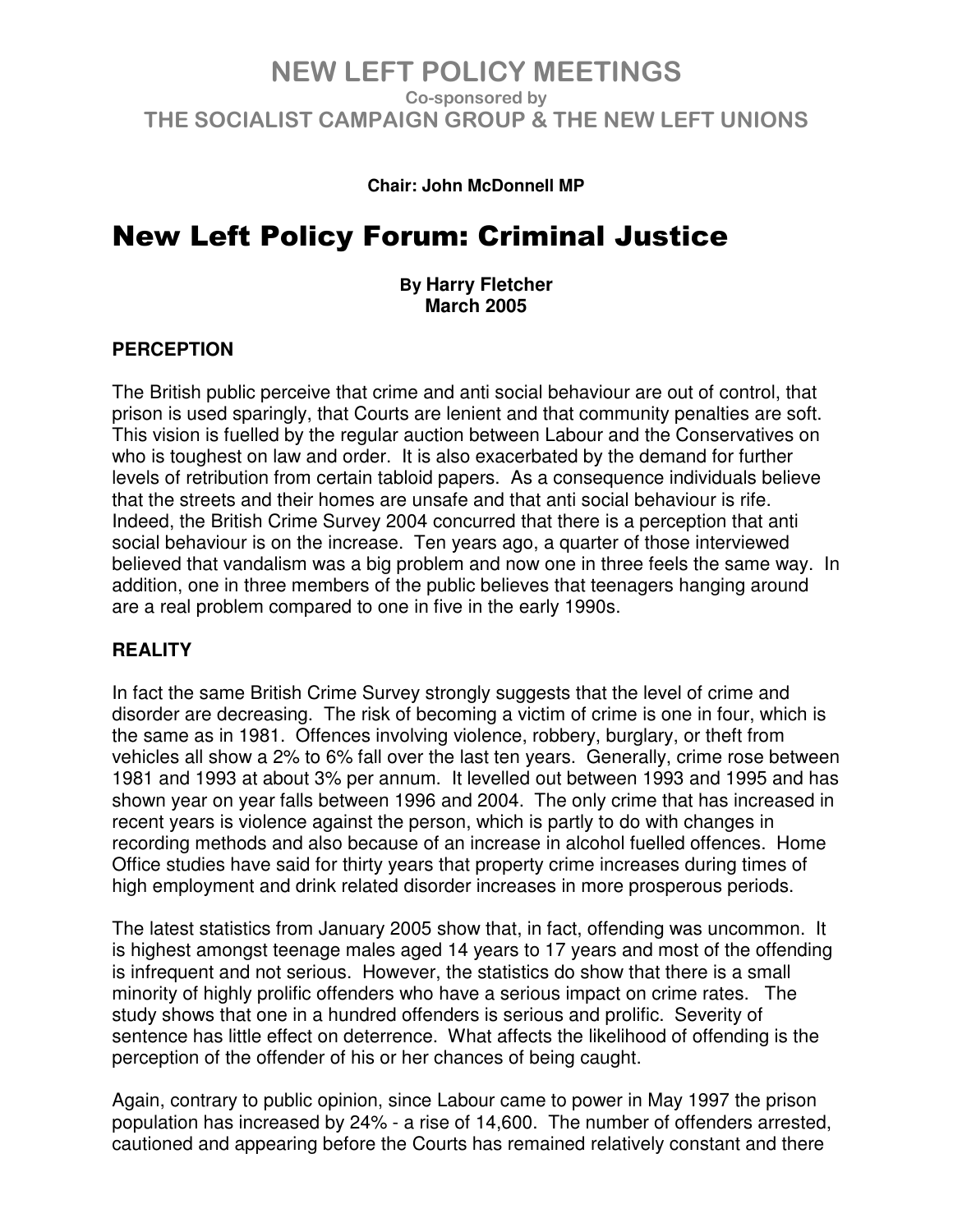has not been any overall increase in the seriousness of the offences. Britain now has the highest incarceration rate of all European partners.

During the last decade sentencing has become more severe. In the Magistrates Courts, offenders are three times more likely to go to prison compared with ten years ago, and in the Crown Court jail is used twice as often. Domestic burglars are twice as likely to receive a custodial sentence as they were eight years ago. Sentence lengths have also increased. The average sentence length for burglars has increased from 16 to 18 months over the last eight years. The proportion of all offenders sentenced to jail in the Magistrates Courts has risen from 5% to 16% and from 46% to 64% in the Crown Courts.

Community penalties, far from being a soft option, now contain more additional requirements than ever before. There also has been a sharp increase in the numbers of persons taken back to Court for re-sentencing following a failure to comply with requirements. Persons placed on parole are far more likely than ever before to be recalled to custody by the Probation Service following a deterioration in their behaviour. There has also been an increase in the number of offenders in the community supervised by both the Police and Probation Service under intensive conditions.

The Government's definition of anti social behaviour is extremely vague and can include anything from criminal damage and vandalism to teenagers hanging around. Given the vagueness of the term there is no evidence to suggest either way that anti social behaviour is on the increase or decrease.

### **OVERVIEW**

The Labour Government has continued to criminalise behaviour. Since it came to power over 700 new criminal offences have been created. The Government has tried to solve structural problems in the system with endless bureaucratic reorganisation. It has, for example, centralised Court Services through a programme of closures. It is now centralising aspects of Probation, Prison and Police functions. It has increased the involvement of private sector companies in justice despite the fact that there is no evidence at all that it actually improves the service.

#### **A PROGRESSIVE AGENDA**

A progressive Labour Government should fundamentally reorganise the criminal justice system, including the Police, Courts, Probation Service and Prisons on the basis of local, visible, accountable, democratic structures, which reflect local needs. It should then create effective, multi-agency co-operation, between all those agencies which research repeatedly shows is the most effective way of preventing crime, reducing reoffending and aiding resettlement. In addition, the Government should examine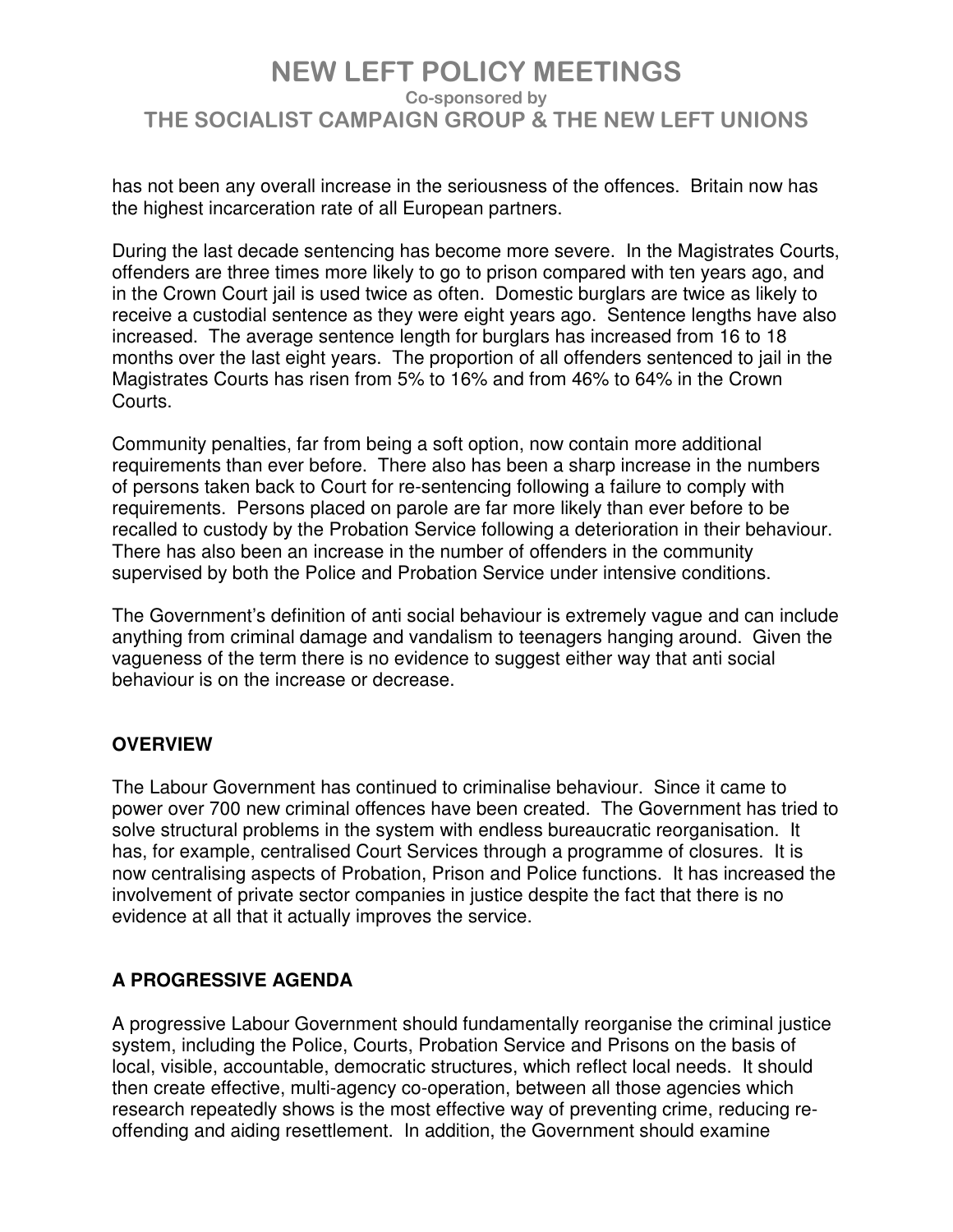whether drug use should be decriminalised and should in any event divert resources away from criminal justice and enforcement toward health and social services.

Home Office research shows that 55% of prisoners admit to committing crimes immediately prior to incarceration to feed drug addiction. The absence of proper treatment whilst in prison virtually ensures that these prisoners, on their release, will go back to drug abuse and within a short period of time will be back in jail. Research shows that between 100,000 and 200,000 criminally active drug users are responsible for half of acquisitive crime. It is estimated that the UK illegal drugs market is worth £6.6 billion per annum. In addition, an estimated £2.5 billion is lost in insurance claims each year.

#### **A Labour Government should fundamentally base its criminal justice system on resettlement, rehabilitation and cost effective ways of preventing re-offending.**

### The key cornerstones of this policy should be:

1. Anti Social Behaviour

The Government has introduced the Anti Social Behaviour Order as a simple enforcement solution to what is, in reality, a complex problem. This is flawed. Anti social behaviour has deeply rooted social, economic and political origins. Tackling the root causes is a long-term challenge and must involve investment in the environment, education, health and social services. In the short-term many of the problems are not matters for the criminal justice system, they are more properly a matter for Environmental Health, Housing Departments, Social Services or Health Authorities. There needs to be rapid response from these agencies to perceived problems and a broader debate about investment in our neglected public services. A Labour Government should establish the correct ownership of the anti social behaviour problem and place it in the wider context of long-term community regeneration. Much of the running on anti social behaviour has been made by the Home Office. This sends out the wrong message and leads to the wrong solutions. It implies that anti social behaviour is a sub-category of crime and criminal justice, rather than of health, social services, environment and transport. Local Government, rather than the Home Office, should be at the centre of tackling anti social behaviour at a local level, with the Office of the Deputy Prime Minister tackling it nationally.

### 2. Policing

Policing should be community based and intelligence led. Government targets set for the Police should be realistic and not conflict with those of other criminal justice agencies. The number of priorities and targets need to be rationalised. There should be real local accountability to Boroughs and Local Authority Areas. Decisions to stop and search should be based on intelligence, the quality of the intervention and the outcome. Consideration should be given to encouraging all new police officers to spend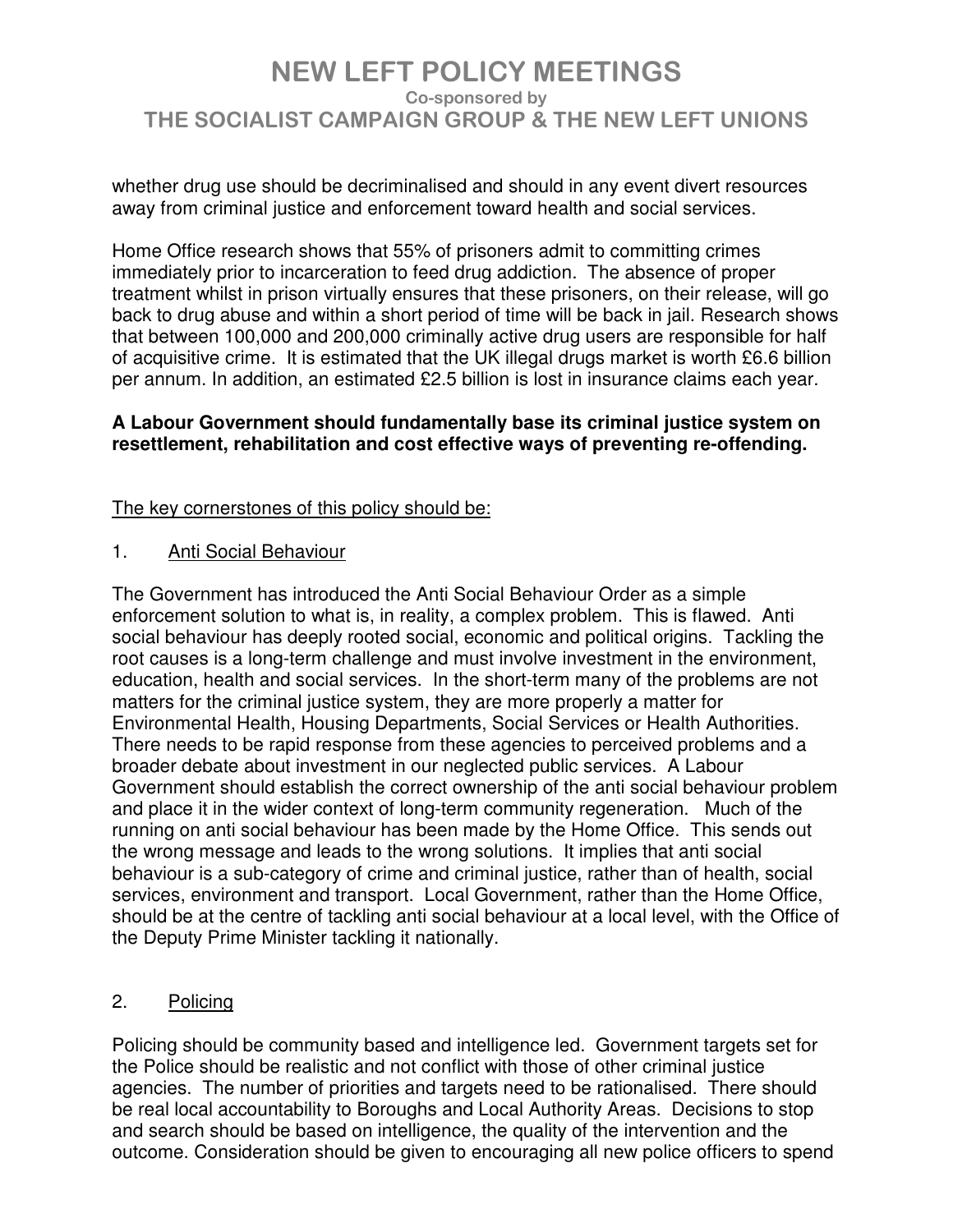a minimum period of time in community liaison. The introduction of identify cards is likely to lead the Police into greater conflict with ethnic groups and should be scrapped. All contact with the same ethnic minority groups should be positively improved and indicators developed to maximise visible presence in the community.

### 3. Diversity

Labour needs to develop a strategic and comprehensive policy on the recruitment and retention of Black staff. It should form strategic alliances with Black community organisations. A willingness to counter discrimination and racism must come from the criminal justice leadership. A Labour Administration needs to understand why so many young Black people end up in the criminal justice system, particularly prisons, and take appropriate action to counter such discrimination.

#### 4. Courts and Sentencing

The Government should reverse its policy of centralising the Courts, Probation, Prisons and the Police and instead make each accountable to local Boards that reflect local needs. The sentences passed by the Courts should be commensurate with the seriousness of the offence. Custody should be used as a last resort and reserved for the most serious violent or sexual crimes, or where the risk of harm to individuals is so great that no other sentence is appropriate. The criteria underlying sentences should be proportionality, consistency and effectiveness. All defendants should have a right to jury trial regardless of the complexity of the case against them.

In addition, the Courts should take into account the cost of the sentence they pass and the capacity of the system to supervise or incarcerate them. Sentences should not be based simply on exclusion or expulsion and should be non-discriminatory, and take into account the likelihood of the reducing re-offending and enhancing basic literacy and numeracy skills. Consideration should be given to reviewing the performance of each Magistrates Bench annually based on sentencing trends, outcomes and re-offending rates. Courts should be encouraged to list cases by the name of the victim as well as the defendant. There should be more use of video links to jails and more victim and witness suites. The Government should promote the use of the fine. Fines should be directly related to the disposable income of the defendant. The Fine Enforcement Service should continue to be properly publicly funded. The more the service is resourced the more the fines will be collected and paid.

#### 5. Use of Custody

The purpose of imprisonment should be primarily based on the protection of the public and the seriousness of the offence. Programmes in prisons should be geared to encouraging prisoners to make different choices to those that led to crime. The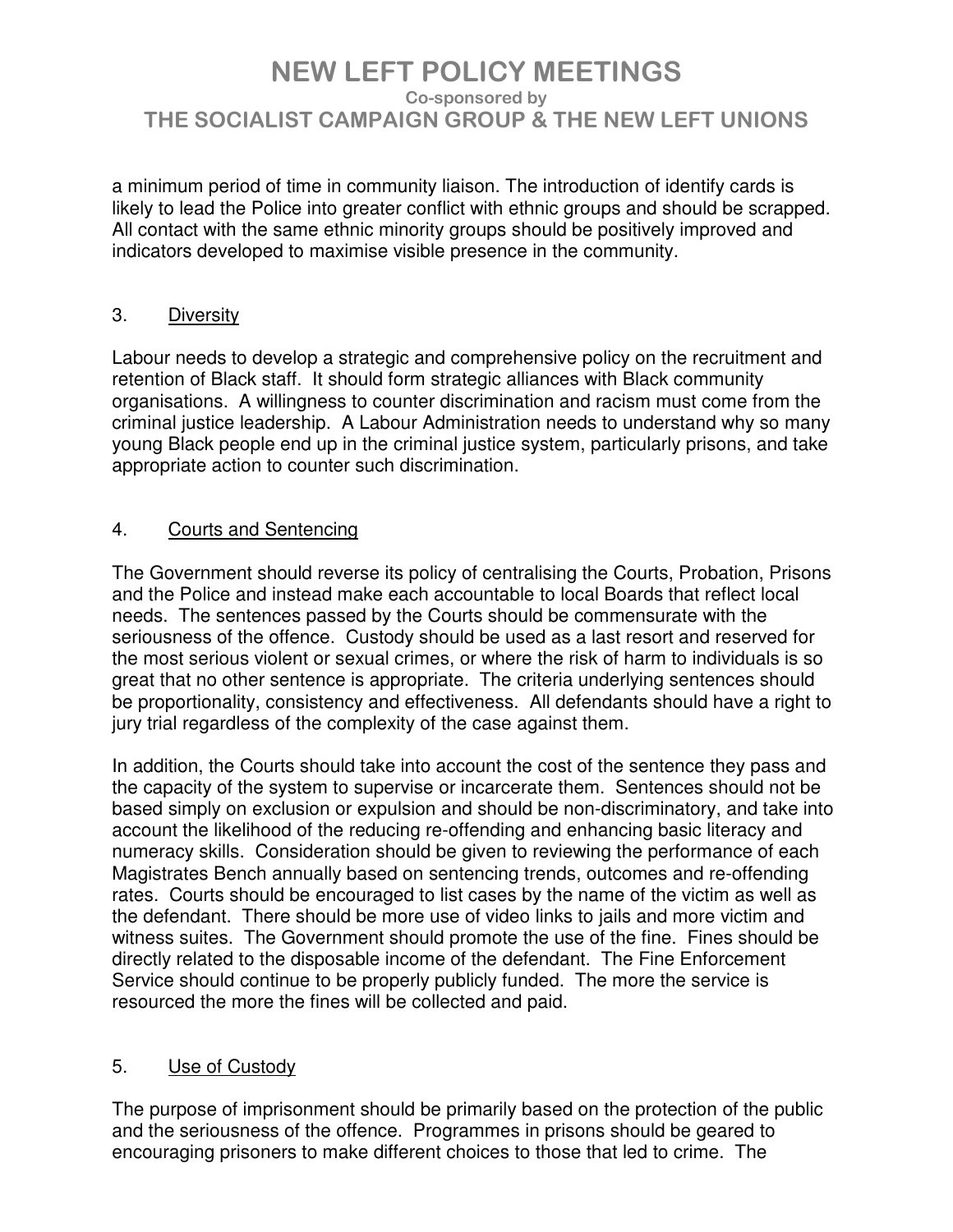Government should try to limit the number of new offences with custodial tariffs that it creates. Nobody should be prison in order to access mental health or drug rehabilitation treatment. Both of these services should be provided in a health or social services setting. The Government needs a far more ambitious target on custody than restricting the daily prison population to 80,000 by the end of the decade. A sustained fall in prison numbers is needed.

This could be achieved by:

- § The diversion of large numbers of less serious offenders from prosecution by conditional cautions, warnings and reprimands.
- § The diversion of others receiving short prison sentences on to community sentences.
- § The introduction of income related fines for low risk offenders.
- § A sharp reduction in the needless use of custodial remand currently half of those remanded receive either a non-custodial sentence or are acquitted.
- § Ensuring that the Sentencing Guidelines Council is instructed to produce comprehensive guidance designed to reduce sentence lengths and to reduce the number of short-term prisoners.
- § The establishment of a clear political leadership to emphasise that sentencing is harsh and that prison is used too frequently.

### 6. Community Penalties

There is an urgent need for a Government led national programme to promote community penalties amongst the public and the Judiciary. The more information that is available the more the public and the Judiciary will have confidence. The statistics show that 44% of those placed on a community penalty re-offend within two years of the commencement of that order compared with 56% following discharge from jail. In addition, it currently costs in excess of £30,000 per year to jail someone, compared with £3,080 for supervising somebody in the community. An Intensive Supervision Order, which lasts up to 12 months, costs on average £7,300. Yet a privately run Curfew Order, reinforced by an electronic tag with no Probation supervision at all costs £6,570 per annum. The Government should also fund community penalties that have a direct impact on rehabilitation, re-offending and public protection. Tough community penalties for their own sake fail. 50% of receptions into prison in the US were for breach of parole or probation. In Britain the latest figures show that over 8,000 persons per annum are now sentenced to a period of custody for failing to obey the conditions of a community order and the return to custody for non-compliance with a parole licence has doubled in the last five years.

§ Judges and Magistrates should be encouraged to review cases where community penalties are imposed. Currently they only see the failures. The Government should also invest in restorative justice and mediation cases where there is a high level of victim and community confidence. The Government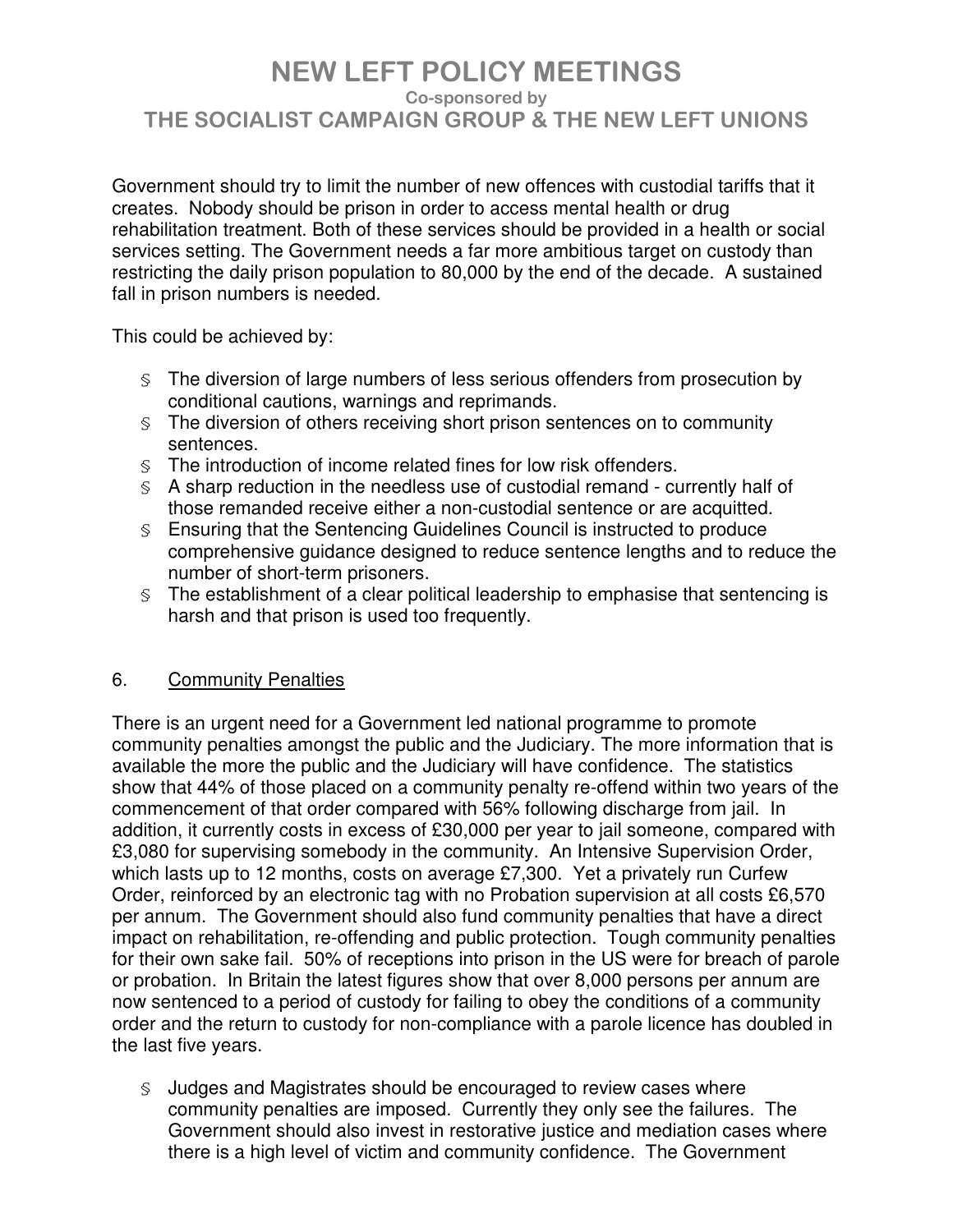should also invest in community programmes that enhance education, literacy and numeracy and preparation for work for all offenders and which reduce the likelihood of re-conviction. There should be a sharp increase in 1:1 support for offenders, particularly women.

### 7. Victims

The Labour Government should develop a comprehensive strategy for victims that demonstrates an understanding of their situation, puts them at the centre of the justice system and treats them with respect. This would include victim impact statements being taken seriously by the Police and the Courts; establishment of more victim and witness suites in Courts; and ensuring that restorative justice and reparation are cornerstones of the justice system. As a matter of urgency, the Government needs to examine why the number of convictions for rape has collapsed to an all time low of less than 6%. The culture of scepticism, which affects female victims of alleged serious sexual assault and rape, must be addressed in police training without delay.

### 8. Privatisation

All independent research into privatisation and the use of the Private Finance Initiative (PFI) in the criminal justice system shows that there is no added value. While research concedes that some of the practices in private jails is positive there is no evidence that it achieves any gains in effectiveness, efficiency or reduced reconvictions on release. What research does show is that staff can be up to 70% worse off in the private sector when all terms and conditions, including pensions, leaves, sickness arrangements and pay are taken into account. Staff turnover is ten times greater in the private sector.

In order to eliminate any further doubts the Government may have about the wisdom of its privatisation obsession, it should commission a proper evaluation of the real costs of PFI, market testing, contestability and privatisation. If this evaluation again shows that the privatisation exercise is not cost effective, that wages and terms and conditions are reduced, and that quality of service is not improved or is inferior, there should be an end to investment in such programmes.

Recent evidence from Scotland and from the experience of the Youth Justice Systems shows that it is clear that effective multi-agency co-operation between all the criminal justice agencies including the Police, the Crown Prosecution Services, the Courts, Prisons and Probation, is the most efficient way of preventing crime, reducing reoffending and stabilising the individuals involved. It is also clear that if the agencies are not properly resourced then multi-agency working is undermined. There are a number of multi-agency initiatives, introduced by the Labour Administration, that have been effective. Prominent amongst them is the Multi Agency Public Protection Panel (MAPPA) where agencies come together to supervise those offenders who pose a risk to the public. Similar initiatives could be used for those who are mentally ill, for